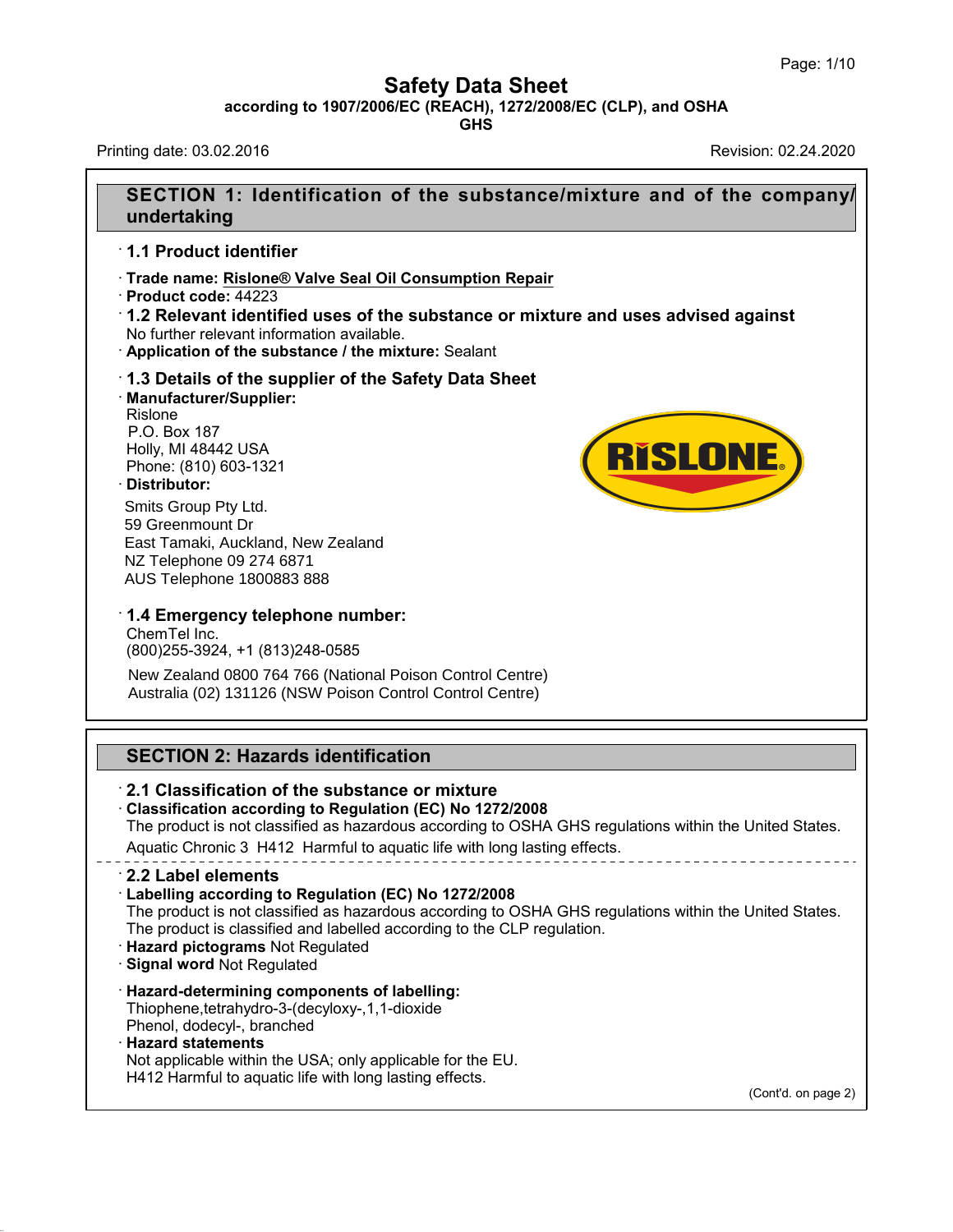**Safety Data Sheet<br>6/EC (REACH), 1272/2008/EC (CLP), and C<br>GHS** Page: 2/10<br>**according to 1907/2006/EC (REACH), 1272/2008/EC (CLP), and OSHA**<br>**GHS**<br>Revision: 02.24.2020 Page: 2/10<br> **Safety Data Sheet**<br>
according to 1907/2006/EC (REACH), 1272/2008/EC (CLP), and OSHA<br>
Printing date: 03.02.2016<br>
Revision: 02.24.2020<br>
Revision: 02.24.2020

**GHS**

## **Trade name:** Rislone® Valve Seal Oil Consumption Repair<br>Trade name: Rislone® Valve Seal Oil Consumption Repair

(Cont'd. from page 1)

**Example 2 Allen Text Seal Oil**<br> **Precautionary statements**<br>
Precautionary statements only requined SHS (OSHA). de name: Rislone® Valve Seal Oil Consumption Repair<br>
Precautionary statements<br>
Precautionary statements<br>
Precautionary statements only required for the EU and general GHS; not required for the United States<br>
GHS (OSHA).<br>
P **Example 18 Allen Channel Statement**<br>Precautionary statement<br>GHS (OSHA).<br>P273 Avoid release to the **Precautionary statements**<br>Precautionary statements only required for t<br>GHS (OSHA).<br>P273 Avoid release to the environment.<br>P501 Dispose of contents/container in accord<br>NEPA ratings (scale 0 - 4) Precautionary statements<br>
Precautionary statements only required for the EU and general GHS; not required for the United States<br>
GHS (OSHA).<br>
P273 Avoid release to the environment.<br>
P501 Dispose of contents/container in ac

divided by Fourier and SA).<br>A).<br>I release to the environment<br>see of contents/container in<br>sigs (scale 0 - 4)<br>Health = 0<br>Fire = 1<br>Reactivity = 0 Freedom the environment of release to the environment of the environment of  $\log s$  (scale 0 - 4)<br>Health = 0<br>Fire = 1<br>Reactivity = 0 Reaction of the dimensional space of contents/container in access<br>
of contents/container in access<br>  $\text{qs (scale 0 - 4)}$ <br>  $\text{Reactivity} = 0$ <br>  $\text{gs (scale 0 - 4)}$ 

 $\begin{array}{c} 0 \ \sqrt{0} \end{array}$  Reactivi Health =  $0$ <br>Fire =  $1$ · **HMIS-ratings (scale 0 - 4)**

 HEALTH FIRE 1 FIFE  $REACTIVITY  $\boxed{0}$  Reactivity = 0$  $\boxed{0}$  Health = 0 Fire = 1<br>
Reactivity = 0<br> **ings (scale 0 - 4)**<br> **i** Health = 0<br> **i** Fire = 1<br>
Reactivity = 0 reactivity = 0<br>
reactivity = 0<br>
Health = 0<br>
Fire = 1<br>
Reactivity = 0

EXTRIMIS-ratings (scale 0 - 4)<br>
REALTH 10 Health = 0<br>
FIRE 1 Fire = 1<br>
REACTIVITY 0 Reactivity = 0<br>
\* - Indicates a long term health hazard from repeated or prolonged exposures.

**EALTH O** Health = 0<br>
Fire **C** Health = 0<br> **EACTIVITY O** Health = 0<br> **EACTIVITY O** Reactivity = 0<br> **COMPTE ACTIVITY O** Reactivity = 0<br> **COMPTE ACTIVITY ACTIVITY** PORE are no other hazards of prolonged exposures.<br> **COMPT** • **2.3 Other hazards** There are no other hazards not otherwise classified that have been identified. • **Results of PBT and vPvB assessment**<br>• **PBT:** Not applicable.<br>• **vPvB:** Not applicable.

- 
- 

# 2.5 Officer Hazards There are no officer Hazards not officerwise classified that he<br>Results of PBT and vPvB assessment<br>PBT: Not applicable.<br>VPvB: Not applicable.<br>SECTION 3: Composition/information on ingredients<br>3.2 Mixtur

42.0.8

|                                                                         | <b>SECTION 3: Composition/information on ingredients</b>                                                                                                                                                                                                                                                                                                                                                                                                                                                                                                                                              |
|-------------------------------------------------------------------------|-------------------------------------------------------------------------------------------------------------------------------------------------------------------------------------------------------------------------------------------------------------------------------------------------------------------------------------------------------------------------------------------------------------------------------------------------------------------------------------------------------------------------------------------------------------------------------------------------------|
| 3.2 Mixtures                                                            |                                                                                                                                                                                                                                                                                                                                                                                                                                                                                                                                                                                                       |
| <b>Components:</b><br>CAS: 18760-44-6                                   | $< 5\%$<br>Thiophene, tetrahydro-3-(decyloxy-, 1, 1-dioxide<br>EINECS: 242-556-9 \\ Aquatic Chronic 2, H411                                                                                                                                                                                                                                                                                                                                                                                                                                                                                           |
| · Additional information:                                               | Note L: The classification as a carcinogen need not apply if it can be shown that the substance contains<br>less than 3 % DMSO extract as measured by IP 346 'Determination of polycyclic aromatics in unused<br>lubricating base oils and asphaltene free petroleum fractions - Dimethyl sulphoxide extraction refractive<br>index method', Institute of Petroleum, London. This product meets these requirements.<br>For the listed ingredient(s), the identity and exact percentages are being withheld as a trade secret.<br>For the wording of the listed Hazard Statements refer to section 16. |
|                                                                         |                                                                                                                                                                                                                                                                                                                                                                                                                                                                                                                                                                                                       |
| Notable Trace Components (≤ 0,1% w/w)                                   |                                                                                                                                                                                                                                                                                                                                                                                                                                                                                                                                                                                                       |
| CAS: 121158-58-5<br>EC number: 310-154-3 $\sqrt{\bullet}$ Repr. 2, H361 | Phenol, dodecyl-, branched<br>___________________<br>Aquatic Acute 1, H400; Aquatic Chronic 1, H410<br>Skin Irrit. 2, H315; Eye Irrit. 2, H319                                                                                                                                                                                                                                                                                                                                                                                                                                                        |
|                                                                         |                                                                                                                                                                                                                                                                                                                                                                                                                                                                                                                                                                                                       |

SECTION 4: First aid measures<br>
4.1 Description of first aid measures<br>
4.1 Description of first aid measures<br>
4.1 After inhalation: Supply fresh air; consult doctor in ca **SECTION 4: First aid measures**<br> **4.1 Description of first aid measures**<br> **After inhalation:** Supply fresh air; consult doctor in case of complaints.

(Cont'd. on page 3)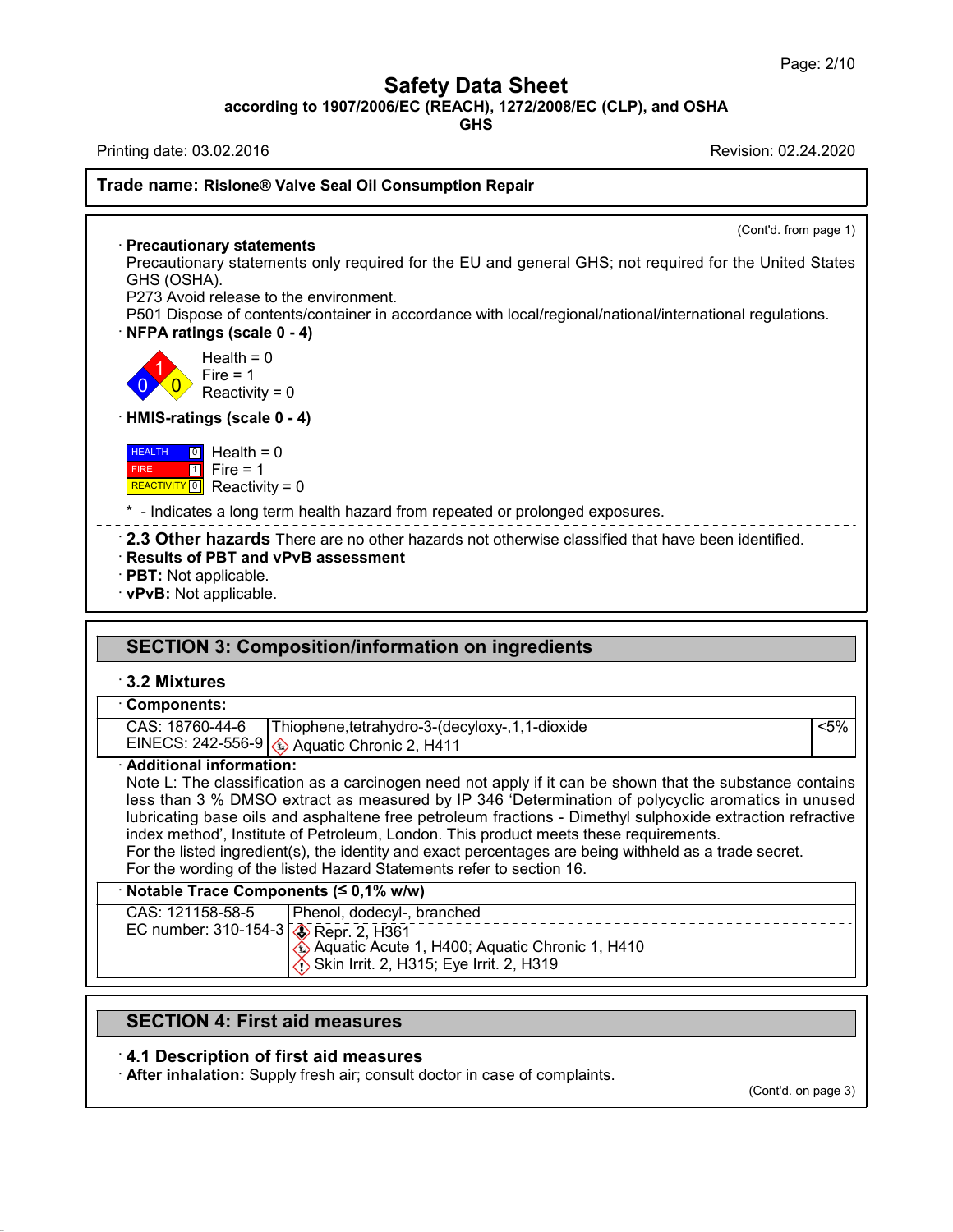**Safety Data Sheet<br>6/EC (REACH), 1272/2008/EC (CLP), and C<br>GHS** Page: 3/10<br>**according to 1907/2006/EC (REACH), 1272/2008/EC (CLP), and OSHA**<br>GHS<br>Printing date: 03.02.2016<br>Revision: 02.24.2020 Page: 3/10<br> **Safety Data Sheet**<br>
according to 1907/2006/EC (REACH), 1272/2008/EC (CLP), and OSHA<br>
Printing date: 03.02.2016<br>
Revision: 02.24.2020<br>
Revision: 02.24.2020

**GHS**

## **Trade name:** Rislone® Valve Seal Oil Consumption Repair<br>Trade name: Rislone® Valve Seal Oil Consumption Repair

(Cont'd. from page 2) **ade name: Rislone® Valve S<br>
• After skin contact:**<br>
• Clean with water and soap.<br>
If skin irritation is experienced Clean with water and soap. **If skin contact:**<br> **If skin irritation is experienced, consult a doctor.**<br> **If skin irritation is experienced, consult a doctor.**<br> **Parter eye contact:**<br>
Remove contact lenses if worn.<br>
Rinse opened eve for several minute **Example 18 After skin contact:**<br>
Clean with water and soap.<br>
If skin irritation is experienced, consult a doctor.<br> **After eye contact:**<br>
Remove contact lenses if worn.<br>
Rinse opened eye for several minutes under running Refler skin contact:<br>
Clean with water and soap.<br>
If skin irritation is experienced, consult a doctor.<br> **After eye contact:**<br>
Remove contact lenses if worn.<br>
Rinse opened eye for several minutes under running water. If sym If skin irritation is experienced, consult a doctor.<br> **After eye contact:**<br>
Remove contact lenses if worn.<br>
Rinse opened eye for several minutes under running water.<br> **After swallowing:**<br>
Rinse out mouth and then drink ple Or After eye contact:<br>
Remove contact lenses if worn.<br>
Rinse opened eye for several minutes under running water. If symptoms persist, consult a<br> **After swallowing:**<br>
Rinse out mouth and then drink plenty of water.<br>
Do not Rinse out mouth and then drink plenty of water.<br>
Do not induce vomiting; call for medical help immediately.<br> **4.2 Most important symptoms and effects, both acute and delayed**<br>
Slight irritant effect on eyes.<br>
Gastric or in After swallowing:<br>Rinse out mouth and then drink plenty of water.<br>Do not induce vomiting; call for medical help immediate<br>4.2 Most important symptoms and effects, bot<br>Slight irritant effect on eyes.<br>Gastric or intestinal d Rinse out mouth and then drink plenty of water.<br>
Do not induce vomiting; call for medical help immediately.<br> **4.2 Most important symptoms and effects, both acute and delayed**<br>
Slight irritant effect on eyes.<br>
Gastric or in 4.2 MOST Important symptoms and errects,<br>Slight irritant effect on eyes.<br>Gastric or intestinal disorders when ingested.<br>Nausea in case of ingestion.<br>4.3 Indication of any immediate medical at<br>No further relevant informatio **Sashit of Intestinal disolders when higested.**<br>
Nausea in case of ingestion.<br>
4.3 Indication of any immediate medical attentic<br>
No further relevant information available.<br> **SECTION 5: Firefighting measures**<br>
5.1 Extinguis No further relevant information available.<br> **SECTION 5: Firefighting measure**<br> **5.1 Extinguishing media**<br>
Suitable extinguishing agents:<br>
Foam

## **SECTION 5: Firefighting measures:**<br>**5.1 Extinguishing media<br>· Suitable extinguishing agents:**<br>Foam<br>Carbon dioxide

Foam<br>Carbon dioxide

**5.1 Extinguishing media**<br> **Suitable extinguishing agents:**<br>
Foam<br>
Carbon dioxide<br>
Gaseous extinguishing agents<br>
Fire-extinguishing powder 5.1 Extinguishing media<br>Suitable extinguishing agents:<br>Foam<br>Carbon dioxide<br>Gaseous extinguishing agents<br>Fire-extinguishing powder<br>For safety reasons unsuitable extinguis

- 5.1 Extinguishing media<br>Suitable extinguishing agents:<br>Foam<br>Carbon dioxide<br>Gaseous extinguishing agents<br>Fire-extinguishing powder<br>For safety reasons unsuitable extin<br>5.2 Spocial bazards arising fron
- **Suitable extinguishing agents:**<br>
Foam<br>
Carbon dioxide<br>
Gaseous extinguishing agents<br>
Fire-extinguishing powder<br>
 **For safety reasons unsuitable extinguishing agents:** Water<br>
 **5.2 Special hazards arising from the subs** Foam<br>
Carbon dioxide<br>
Gaseous extinguishing agents<br>
Fire-extinguishing powder<br>
For safety reasons unsuitable extinguishing agents: Water<br>
5.2 Special hazards arising from the substance or mixture<br>
Formation of toxic gases Carbon dioxide<br>
Gaseous extinguishing agents<br>
Fire-extinguishing powder<br> **For safety reasons unsuitable extinguishing agents:** Water<br> **5.2 Special hazards arising from the substance or mixture**<br>
Formation of toxic gases is

- 
- 

• **For safety reasons unsuitable 5.2 Special hazards arisin**<br>**Formation of toxic gases is position**<br>**Formation of toxic gases is position**<br>**Protective equipment:**<br>Wear self-contained respirator<br>Wear fully protective suit. For salety reasons unsultable extinguishing agents. Wate<br>5.2 Special hazards arising from the substance or m<br>Formation of toxic gases is possible during heating or in case<br>5.3 Advice for firefighters<br>Protective equipment:<br> Formation of toxic gases is possible during heating or in case of fire.<br> **5.3 Advice for firefighters**<br> **Protective equipment:**<br>
Wear self-contained respiratory protective device.<br>
Wear fully protective suit. **S.3 Advice for ineirginers**<br>Protective equipment:<br>Wear self-contained respiratory protective device.<br>Wear fully protective suit.<br>**SECTION 6: Accidental release measures**<br>6.1 Personal precautions, protective equipment and

## **EXAMPLE 19.1 Personal precautions, protective equipment and emergency procedures**<br> **6.1 Personal precautions, protective equipment and emergency procedures**<br>
Ensure adequate ventilation<br>
Wear protective equipment. Keep un 6.1 Personal precautions, protective equipment and emergency procedures For **6.1 Personal precautions, protective equipment and emergency procedures**<br>Ensure adequate ventilation<br>Wear protective equipment. Keep unprotected persons away.<br>Particular danger of slipping on leaked/spilled product.<br>F

42.0.8

**SECTION 6: Accidental release measures**<br>6.1 Personal precautions, protective equipment and<br>Ensure adequate ventilation<br>Wear protective equipment. Keep unprotected persons away.<br>Particular danger of slipping on leaked/spil **SECTION 6: Accidental release measures<br>6.1 Personal precautions, protective equipment and en<br>Ensure adequate ventilation<br>Wear protective equipment. Keep unprotected persons away.<br>Particular danger of slipping on leaked/sp** Ensure adequate ventilation<br>Wear protective equipment. Keep unprotected persons away.<br>Particular danger of slipping on leaked/spilled product.<br>For large spills, use respiratory protective device against the effects<br>6.2 Env

Wear protective equipment. Keep unprotected persons away.<br>
Particular danger of slipping on leaked/spilled product.<br>
For large spills, use respiratory protective device against the effects of fumes/dust/aerosol.<br> **6.2 Envi** 

6.3 Methods and material for containment and cleaning up

Particular danger of slipping on leaked/spilled product.<br>
For large spills, use respiratory protective device against the effects of fumes/dust/aeros<br> **6.2 Environmental precautions**<br>
Do not allow to enter sewers/ surface **6.2 Environmental precautions**<br>
Do not allow to enter sewers/ surface or ground water.<br>
Inform respective authorities in case of seepage into water course or sewage system.<br>
Prevent from spreading (e.g. by damming-in or

 $(Cont'd. on page 4)$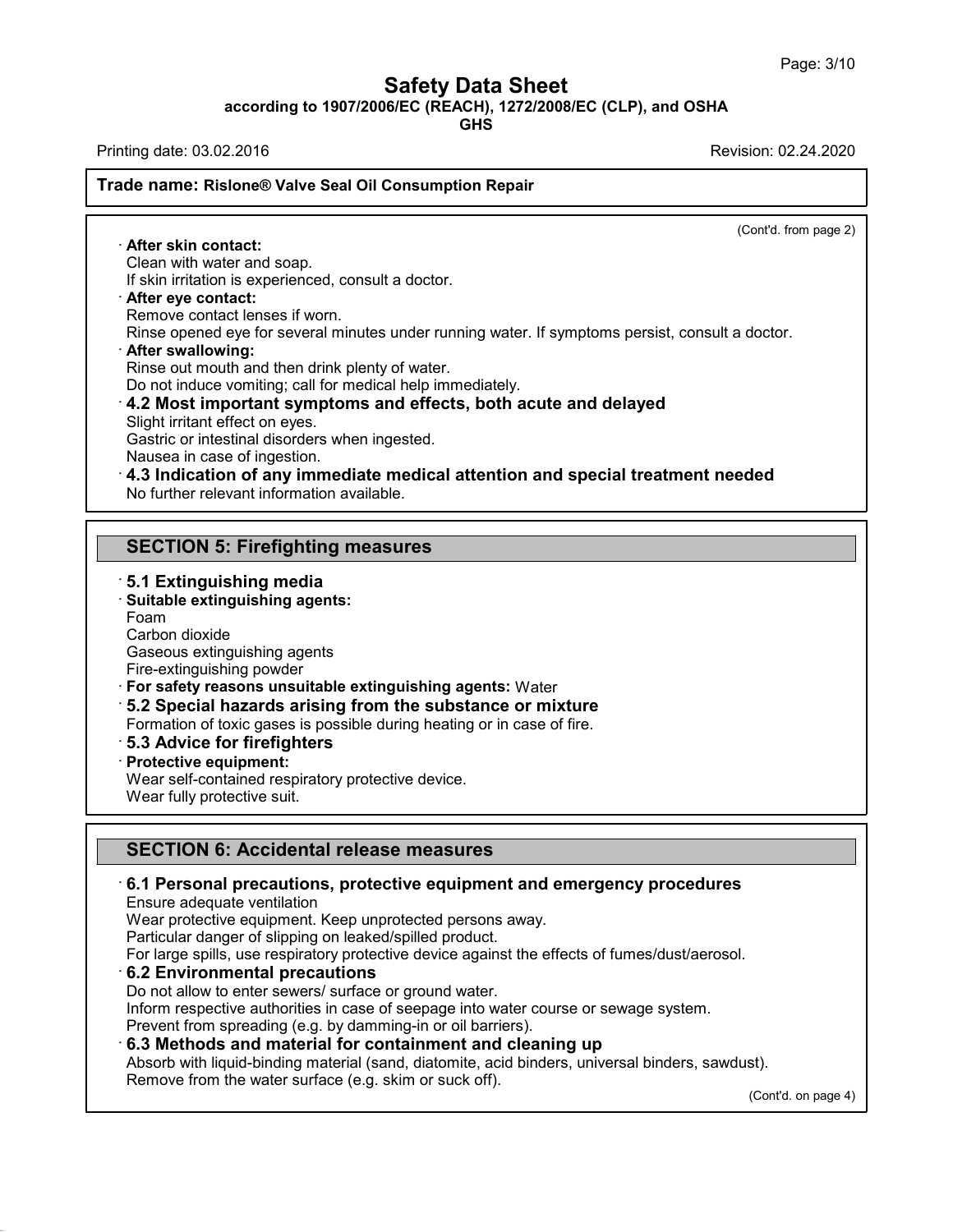**Safety Data Sheet<br>6/EC (REACH), 1272/2008/EC (CLP), and C<br>GHS** Page: 4/10<br>**according to 1907/2006/EC (REACH), 1272/2008/EC (CLP), and OSHA**<br>GHS<br>Printing date: 03.02.2016<br>Revision: 02.24.2020 Page: 4/10<br> **Safety Data Sheet**<br>
according to 1907/2006/EC (REACH), 1272/2008/EC (CLP), and OSHA<br>
Printing date: 03.02.2016<br>
Revision: 02.24.2020<br>
Revision: 02.24.2020

**GHS**

## **Trade name:** Rislone® Valve Seal Oil Consumption Repair<br>Trade name: Rislone® Valve Seal Oil Consumption Repair

(Cont'd. from page 3)

Trade name: Rislone® Valve Seal Oil Consumption Repair<br>
Send for recovery or disposal in suitable receptacles.<br>
Dispose of the material collected according to regulations.<br>
6.4 Reference to other sections **Example 3 Collected According to Tensiste according to recovery or disposel in suitable receptacles.**<br>Dispose of the material collected according to regulations.<br>• **6.4 Reference to other sections**<br>See Section 7 for infor

See Section 7 for information on safe handling.

Dispose of the material collected according to regulations.<br> **6.4 Reference to other sections**<br>
See Section 7 for information on safe handling.<br>
See Section 8 for information on personal protection equip<br>
See Section 13 fo See Section 8 for information on personal protection equipment. **S.4 Reference to other sections**<br>
See Section 7 for information on safe handling.<br>
See Section 8 for information on personal protection equi<br>
See Section 13 for disposal information.<br> **SECTION 7: Handling and storage**<br>
7.

# See Section 13 for disposal information.<br> **SECTION 7: Handling and storage**<br> **7.1 Precautions for safe handling**<br>
Use only in well ventilated areas.<br>
Avoid splashes or spray in enclosed areas.<br> **Information about fire** and

**SECTION 7: Handling and storage<br>
· 7.1 Precautions for safe handling<br>
Use only in well ventilated areas.<br>
· Avoid splashes or spray in enclosed areas.<br>
· <b>Information about fire - and explosion protection:** No special mea

## Avoid splashes or spray in enclosed areas.<br> **COMETABLE 1997 THE METABLE 1997 THE METABLE 1997 THE METABLE 17.2 Conditions for safe storage, including any incompate<br>
<b>Requirements to be met by storerooms and receptacles:**<br>

· **Storage:**

Avoid storage near extreme heat, ignition sources or open flame.<br> **7.2 Conditions for safe storage, including any incompatibilities**<br> **Requirements to be met by storerooms and receptacles:**<br>
Avoid storage near extreme heat Requirements to be met by storerooms and receptacles:<br>Avoid storage near extreme heat, ignition sources or open flame.<br>Information about storage in one common storage facility:<br>Store away from oxidising agents. Storage:<br>
Requirements to be met by storerooms and receptace<br>
Avoid storage near extreme heat, ignition sources or ope<br>
Information about storage in one common storage fa<br>
Store away from oxidising agents.<br>
Further informa Avoid storage near extreme heat, ignition sources or open fla<br>**Information about storage in one common storage facilit**<br>Store away from oxidising agents.<br>**Store away from oxidising agents.**<br>**Further information about stora** 

Store in cool, dry conditions in well sealed receptacles.<br>• Keep container tightly sealed.<br>• **7.3 Specific end use(s)** No further relevant information available. Further Information about storage conditions.<br>
Store in cool, dry conditions in well sealed receptacles.<br> **SECTION 8: Exposure controls/personal protection**<br> **SECTION 8: Exposure controls/personal protection**<br>
8.1 Control

## **7.3 Specific end use(s) No further<br>
SECTION 8: Exposure contro<br>
8.1 Control parameters<br>
Ingredients with limit values that re<br>
The product does not contain any r**

**SECTION 8: Exposure controls/personal protection**<br> **8.1 Control parameters**<br> **Ingredients with limit values that require monitoring at the workplace:**<br>
The product does not contain any relevant quantities of materials wit The product does not contain any relevant quantities of materials with critical values that have to be<br>The product does not contain any relevant quantities of materials with critical values that have to be<br>monitored at the **SECTION 8: Exposure controls/personal prote**<br> **B.1 Control parameters**<br> **Ingredients with limit values that require monitoring at**<br>
The product does not contain any relevant quantities of<br> **PNELS:** No further relevant inf

• **DNELs:** No further relevant information available.<br>
• **PNECs:** No further relevant information available.<br>
• **8.2 Exposure controls**<br>
• **Personal protective equipment:**<br>
• General protective and hygienic measures:

- 
- **DNELs:** No further relevant information available.<br>• **PNECs:** No further relevant information available.<br>• **8.2 Exposure controls**<br>• **Personal protective equipment:**<br>• **General protective and hygienic measures:**<br>The usu **PNECs:** No further relevant information available.<br> **8.2 Exposure controls**<br> **Personal protective equipment:**<br> **General protective and hygienic measures:**<br>
The usual precautionary measures are to be adhered to when handli 8.2 Exposure controls<br>Personal protective equipment:<br>General protective and hygienic measures:<br>The usual precautionary measures are to be adhered to when<br>Keep away from foodstuffs, beverages and feed.<br>Wash hands before bre 8.2 Exposure controls<br>Personal protective equipment:<br>General protective and hygienic measures:<br>The usual precautionary measures are to be adhered to when ha<br>Keep away from foodstuffs, beverages and feed.<br>Wash hands before **Personal protective equipment:**<br> **General protective and hygienic measures:**<br>
The usual precautionary measures are to be adh<br>
Keep away from foodstuffs, beverages and feed.<br>
Wash hands before breaks and at the end of wor<br> **General protective and hygienic measu**<br>The usual precautionary measures are to<br>Keep away from foodstuffs, beverages ar<br>Wash hands before breaks and at the eno<br>Do not inhale gases / fumes / aerosols.<br>Avoid contact with the

The usual precautionary measures are to be adhered to whe<br>Keep away from foodstuffs, beverages and feed.<br>Wash hands before breaks and at the end of work.<br>Do not inhale gases / fumes / aerosols.<br>Avoid contact with the eyes.

42.0.8

Wash hands before breaks and at the end of work.<br>Do not inhale gases / fumes / aerosols.<br>Avoid contact with the eyes.<br>Avoid close or long term contact with the skin.<br>**Respiratory protection:**<br>Not required under normal cond Do not inhale gases / fumes / aerosols.<br>Avoid contact with the eyes.<br>Avoid close or long term contact with the skin.<br>**Respiratory protection:**<br>Not required under normal conditions of use.<br>Use suitable respiratory protectiv

(Cont'd. on page 5)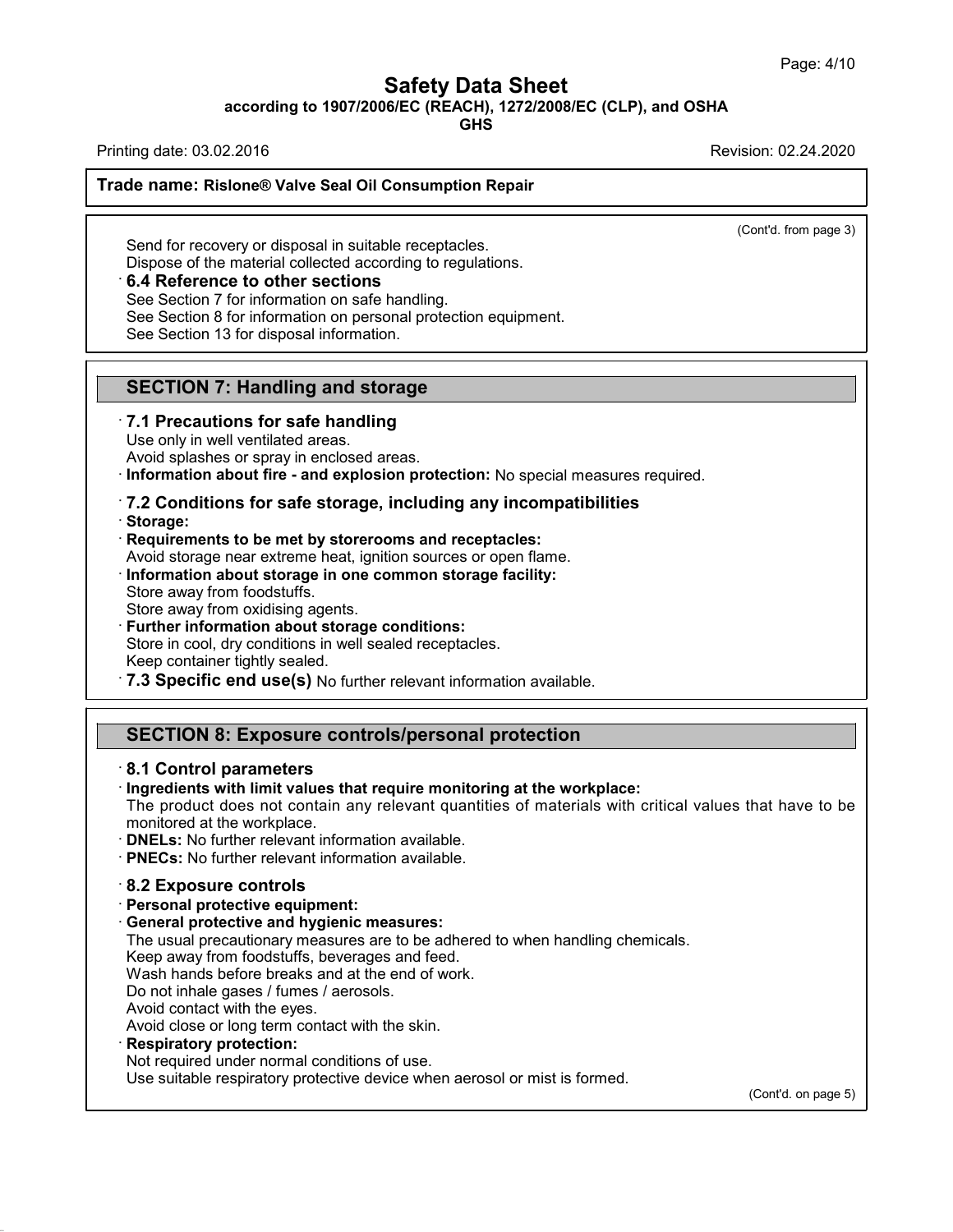**Safety Data Sheet**<br> **according to 1907/2006/EC (REACH), 1272/2008/EC (CLP), and OSHA**<br>
GHS Page: 5/10<br> **Safety Data Sheet**<br>
according to 1907/2006/EC (REACH), 1272/2008/EC (CLP), and OSHA<br>
Printing date: 03.02.2016<br>
Revision: 02.24.2020<br>
Revision: 02.24.2020

**GHS**

## **Trade name:** Rislone® Valve Seal Oil Consumption Repair<br>Trade name: Rislone® Valve Seal Oil Consumption Repair

(Cont'd. from page 4)

Printing date: 03.02.2016<br> **Trade name: Rislone® Valve Seal Oil Consumption Repair**<br>
For spills, respiratory protection may be advisable.<br> **Protection of hands:**<br>
Protective gloves For spills, respiratory protection may be advisable.



The glove material has to be impermeable and resistant to the product/ the substance/ the preparation.<br>• **Eye protection:**<br>• **Eye protection:** e material has to be imper<br>t**ection:**<br>Safety glasses • **Eye protection:**<br>
Safety glasses<br>
• **Body protection:**<br>
Not required under normal conditions of use.<br>
Protection may be required for spills.



42.0.8

Safety glasses<br>
Body protection:<br>
Not required under normal conditions of use.<br>
Protection may be required for spills.<br>
Limitation and supervision of exposure into the enviror

- Protection may be required for spills.<br> **Example 2018** Protection may be required for spills.<br> **Protection and supervision of exposure into the environment:** No special requirements.<br> **Protection and supervision of exposur : Limitation and supervision of exposure into the environment:** No special requirements.<br>**Risk management measures:** No special requirements.
- 

|                                                           | · Risk management measures: No special requirements. |  |  |  |                       |
|-----------------------------------------------------------|------------------------------------------------------|--|--|--|-----------------------|
| <b>SECTION 9: Physical and chemical properties</b>        |                                                      |  |  |  |                       |
| 9.1 Information on basic physical and chemical properties |                                                      |  |  |  |                       |
|                                                           |                                                      |  |  |  | · Appearance<br>Form: |
| Colour:                                                   | Amber coloured                                       |  |  |  |                       |
| Odour:                                                    | Fruit-like                                           |  |  |  |                       |
| Odour threshold:                                          | Not determined.                                      |  |  |  |                       |
| · pH-value:                                               | Not determined.                                      |  |  |  |                       |
| · Melting point/Melting range:                            | Not determined.                                      |  |  |  |                       |
| <b>Boiling point/Boiling range:</b>                       | Not determined.                                      |  |  |  |                       |
| · Flash point:                                            | 223 °C (433 °F)                                      |  |  |  |                       |
| · Flammability (solid, gaseous):                          | Not applicable.                                      |  |  |  |                       |
| · Auto/Self-ignition temperature:                         | Not determined.                                      |  |  |  |                       |
| Decomposition temperature:                                | Not determined.                                      |  |  |  |                       |
| · Self-igniting:                                          | Product is not self-igniting.                        |  |  |  |                       |
| Danger of explosion:                                      | Product does not present an explosion hazard.        |  |  |  |                       |
| <b>Explosion limits</b>                                   |                                                      |  |  |  |                       |
| Lower:                                                    | Not determined.                                      |  |  |  |                       |
| Upper:                                                    | Not determined.                                      |  |  |  |                       |
| Oxidising properties                                      | Not determined.                                      |  |  |  |                       |
| · Vapour pressure:                                        | Not determined.                                      |  |  |  |                       |
| $\cdot$ Density at 20 °C (68 °F):                         | $0,88$ g/cm <sup>3</sup> (7,344 lbs/gal)             |  |  |  |                       |
|                                                           | (Cont'd. on page 6)                                  |  |  |  |                       |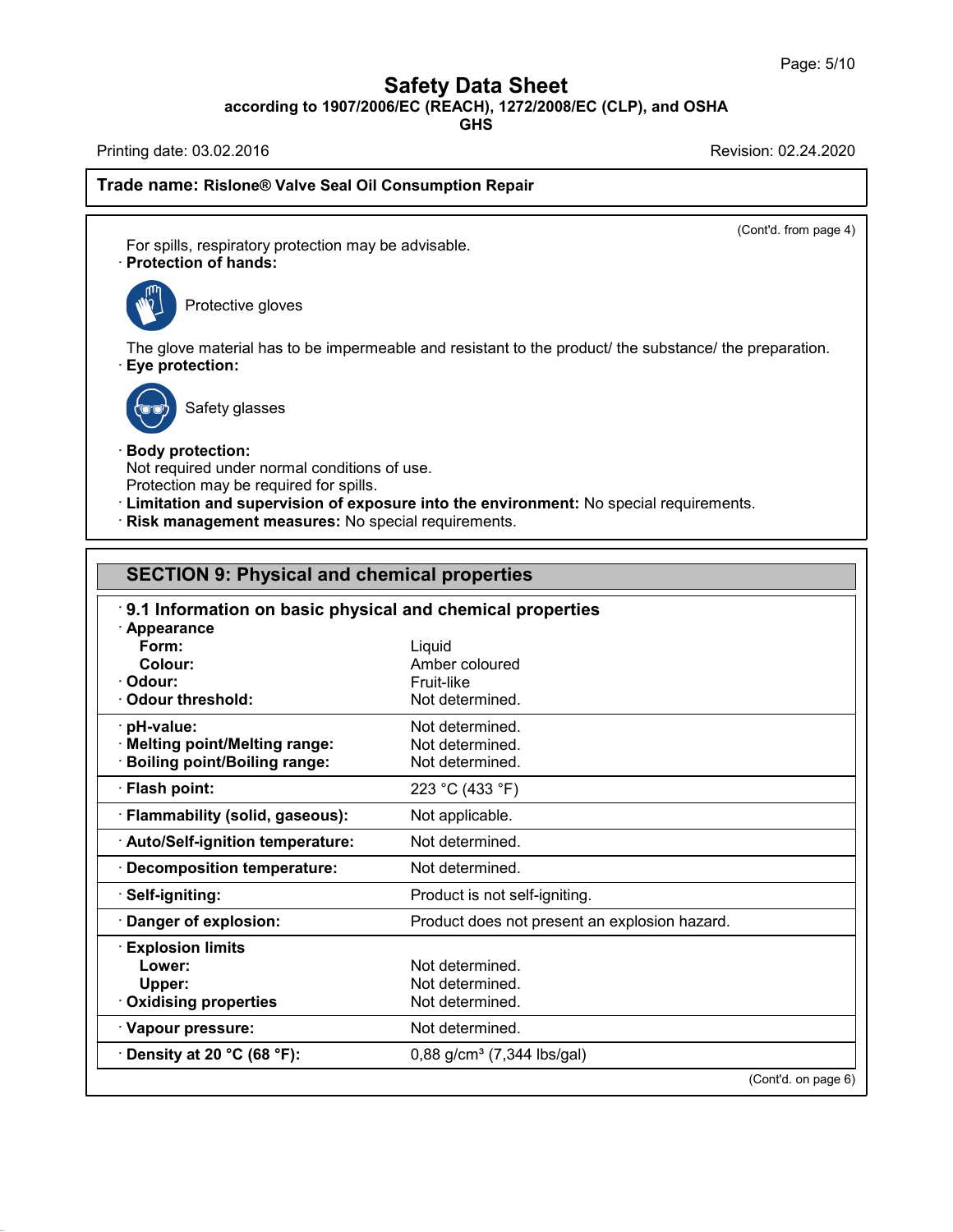## **Safety Data Sheet<br>6/EC (REACH), 1272/2008/EC (CLP), and C<br>GHS** Page: 6/10<br>**according to 1907/2006/EC (REACH), 1272/2008/EC (CLP), and OSHA**<br>GHS<br>Printing date: 03.02.2016<br>Revision: 02.24.2020 Page: 6/10<br> **Safety Data Sheet**<br>
according to 1907/2006/EC (REACH), 1272/2008/EC (CLP), and OSHA<br>
Printing date: 03.02.2016<br>
Revision: 02.24.2020<br>
Revision: 02.24.2020

| Printing date: 03.02.2016                                        |                                                                         | Revision: 02.24.2020  |
|------------------------------------------------------------------|-------------------------------------------------------------------------|-----------------------|
| Trade name: Rislone® Valve Seal Oil Consumption Repair           |                                                                         |                       |
|                                                                  |                                                                         | (Cont'd. from page 5) |
| · Relative density:                                              | Not determined.                                                         |                       |
| · Vapour density:                                                | Not determined.                                                         |                       |
| <b>Evaporation rate:</b>                                         | Not determined.                                                         |                       |
| Solubility in / Miscibility with                                 |                                                                         |                       |
| water:                                                           | Not miscible or difficult to mix.                                       |                       |
| · Partition coefficient (n-octanol/water): Not determined.       |                                                                         |                       |
| · Viscosity                                                      |                                                                         |                       |
| Dynamic:                                                         | Not determined.                                                         |                       |
| Kinematic at 40 $^{\circ}$ C (104 $^{\circ}$ F):                 | 155,0 mm $^{2}/s$                                                       |                       |
| 9.2 Other information                                            | No further relevant information available.                              |                       |
|                                                                  |                                                                         |                       |
| <b>SECTION 10: Stability and reactivity</b>                      |                                                                         |                       |
|                                                                  |                                                                         |                       |
| 10.1 Reactivity No further relevant information available.       |                                                                         |                       |
|                                                                  | 10.2 Chemical stability Stable under normal temperatures and pressures. |                       |
| Thermal decomposition / conditions to be avoided:                |                                                                         |                       |
| No decomposition if used and stored according to specifications. |                                                                         |                       |
| To avoid thermal decomposition do not overheat.                  |                                                                         |                       |

SECTION TO: Stability and reactivity<br>10.1 Reactivity No further relevant information available.<br>10.2 Chemical stability Stable under normal temperatures and pr<br>Thermal decomposition / conditions to be avoided:<br>No decomposi To **10.1 Reactivity** No further relevant information available.<br> **10.2 Chemical stability** Stable under normal temperature.<br> **Thermal decomposition / conditions to be avoided:**<br>
No decomposition if used and stored accordin

Thermal decomposition / conditions to be avoided:<br>
No decomposition if used and stored according to specification<br>
To avoid thermal decomposition do not overheat.<br> **10.3 Possibility of hazardous reactions**<br>
Toxic fumes may

TO.Z Chemical stability stable under normal temperatures and pressures.<br>Thermal decomposition / conditions to be avoided:<br>No decomposition if used and stored according to specifications.<br>To avoid thermal decomposition do n

Reacts with strong acids and oxidising agents.<br>
10.4 Conditions to avoid Excessive heat.<br>
10.5 Incompatible materials Oxidizing agents<br>
10.6 Hazardous decomposition products<br>
Carbon monoxide and carbon dioxide

• **10.3 Possibility of hazardous reactions**<br>
Toxic fumes may be released if heated above the decompo<br>
Reacts with strong acids and oxidising agents.<br>
• **10.4 Conditions to avoid** Excessive heat.<br>
• **10.5 Incompatible mater Hydrocarbons To.5 Incomparible Inaterials Oxidizing agents**<br>**10.6 Hazardous decomposition products**<br>Carbon monoxide and carbon dioxide<br>**SECTION 11: Toxicological information**<br>**11.1 Information on toxicological effects** 

**SECTION 11: Toxicological information<br>
11.1 Information on toxicological effects<br>
· Acute toxicity: Based on available data, the classification criteria are not met.<br>
· LD/LC50 values relevant for classification: None.** 

- 
- **SECTION 11: Toxicological information**<br> **· 11.1 Information on toxicological effects**<br> **· Acute toxicity:** Based on available data, the classification criteria are not met.<br> **· Primary irritant effect**<br> **· Skin corrosion/**
- 
- 11.1 Information on toxicological effects<br>
Acute toxicity: Based on available data, the classification criteria are not met.<br>
LD/LC50 values relevant for classification: None.<br>
Primary irritant effect<br>
Skin corrosion/irrit • Skin corrosion/irritation: Slight irritant effect on skin and mucous<br>• Serious eye damage/irritation: Slight irritant effect on eyes.<br>• Respiratory or skin sensitisation: Based on available data, the c<br>• Carcinogenic cat **Example 3 Serious eye damage/irritation:** Slight irritant expression of the ingredients are listed.<br> **RAC (International Agency for Research on None of the ingredients are listed.**<br> **NONE OF the ingredients are listed.**<br>

42.0.8

• Carcinogenic categories<br>
• IARC (International Agency for Research on Cancer):<br>
None of the ingredients are listed.<br>
None of the ingredients are listed.

(Cont'd. on page 7)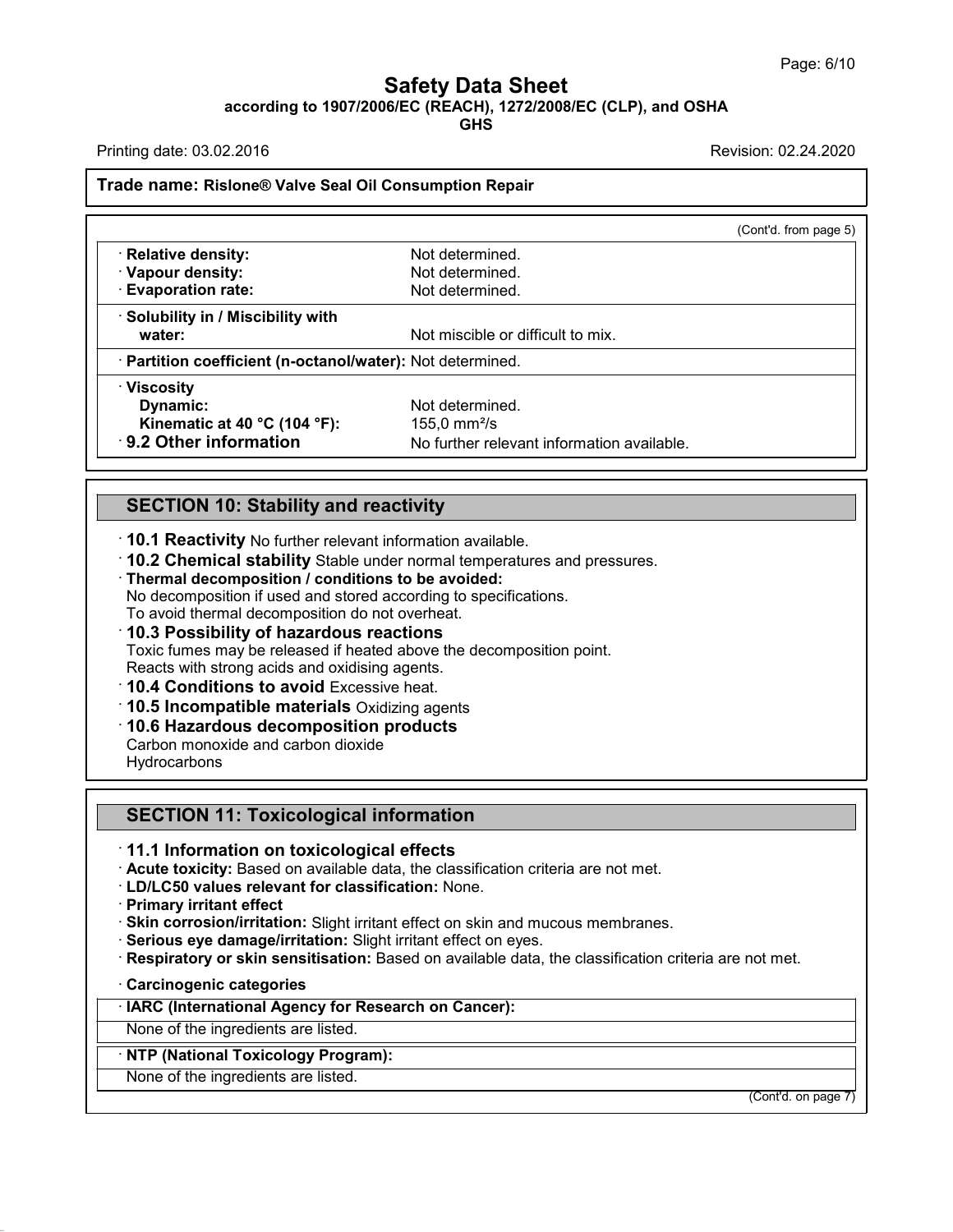**Safety Data Sheet<br>6/EC (REACH), 1272/2008/EC (CLP), and C<br>GHS** Page: 7/10<br>**according to 1907/2006/EC (REACH), 1272/2008/EC (CLP), and OSHA**<br>GHS<br>Printing date: 03.02.2016<br>Revision: 02.24.2020 Page: 7/10<br> **Safety Data Sheet**<br>
according to 1907/2006/EC (REACH), 1272/2008/EC (CLP), and OSHA<br>
Printing date: 03.02.2016<br>
Revision: 02.24.2020<br>
Revision: 02.24.2020

**GHS**

(Cont'd. from page 6)

## **Trade name:** Rislone® Valve Seal Oil Consumption Repair<br>Trade name: Rislone® Valve Seal Oil Consumption Repair

## **Trade name: Rislone® Valve Seal Oil Consumption Repair**<br>
• **OSHA-Ca (Occupational Safety & Health Administration):**<br>
None of the ingredients are listed.<br>
• **Probable routes of exposure: Example: Rislone® Valve Seal Oil Consumplements are listed.**<br>• **OSHA-Ca (Occupational Safety & Health Ad**<br>• **Probable routes of exposure:**<br>• **Probable routes of exposure:**<br>• Ingestion.<br>• Inhalation.

Ingestion.

Inhalation.<br>Eve contact.

None of the ingredients are listed.<br>
The interest of exposure:<br>
Ingestion.<br>
Inhalation.<br>
Eye contact.<br>
Skin contact.<br>
Repeated dose toxicity: No further relevant information available.

Forolable routes of exposure:<br>
Probable routes of exposure:<br>
Eye contact.<br>
Skin contact.<br>
Skin contact:<br>
Skin contact:<br>
Repeated dose toxicity: No further relevant information available.<br>
Cerm cell mutagenicity: Based on a **Reproductive toxicity:** Based on available data, the classification criteria are not met.<br> **STOT-single exposure:** Based on available data, the classification criteria are not met.<br> **STOT-repeated exposure:** Based on avai

- **Aquatic toxicity:** Harmful to aquatic life with long lasting effects.<br>12.2 Persistence and degradability No further relevant information available. SECTION 12: Ecological information<br>
12.1 Toxicity<br>
2.1 Toxicity<br>
2.2 Persistence and degradability No further relevant information available.<br>
12.2 Persistence and degradability No further relevant information available.<br>
- 12.2 Persistence and deg<br>12.3 Bioaccumulative pot<br>12.4 Mobility in soil No fur<br>Ecotoxical effects:<br>Remark:<br>Harmful to fish<br>Due to mechanical actions of the Additional ecological inform

· **Remark:**

T2.3 Bloaccumulative potential No further relevant information available.<br> **Ecotoxical effects:**<br> **Remark:**<br> **Remark:**<br>
Harmful to fish<br>
Due to mechanical actions of the product (e.g. agglutinations), damages may occur.<br> • **Ecotoxical effects:**<br>• **Remark:**<br>• Harmful to fish<br>Due to mechanical actions of the product (e.g. agglutination<br>• **Additional ecological information:**<br>• **General notes:** Avoid release to the environment.<br>• **12.5 Results** • **PRT:** Not applicable. • **PPST:** Not applicable. • **PPST:** Not applicable. • **PPST:** Not applicable. • **PPST:** Not applicable. • **12.6 Other adverse effects** No further relevant information available. • **12.6 Other adver** 

- 
- 
- 
- 
- 

**PBT:** Not applicable.<br> **PBT:** Not applicable.<br> **12.6 Other adverse effects** No further relevant informations<br> **SECTION 13: Disposal considerations**<br> **13.1 Waste treatment methods** • **12.6 Other adverse effects** No further relevant information available.<br>
• **SECTION 13: Disposal considerations**<br>
• **13.1 Waste treatment methods**<br>
• **Recommendation**<br>
• Contact waste processors for recycling information

## · **Recommendation**

42.0.8

Can be burned with household garbage after consulting with the waste disposal facility operator and the SECTION 13: Disposal considerations<br>13.1 Waste treatment methods<br>Recommendation<br>Contact waste processors for recycling information.<br>Can be burned with household garbage after consulting with the waste disposal facility ope **13.1 Waste treatment methods<br>
Recommendation**<br>
Contact waste processors for recycling information.<br>
Can be burned with household garbage after consulting with the waste dispos<br>
pertinent authorities and adhering to the ne

13.1 Waste treatment methods<br>
Recommendation<br>
Contact waste processors for recycling information.<br>
Can be burned with household garbage after consulting with the waste disposal facility operator and the<br>
pertinent authorit Recommendation<br>Contact waste processors for recycling information.<br>Can be burned with household garbage after consulting with the waste disposal facility operator and the<br>pertinent authorities and adhering to the necessary Contact waste processors for recycling information.<br>Can be burned with household garbage after consulting with<br>pertinent authorities and adhering to the necessary technical r<br>The user of this material has the responsibilit nd containers in<br>ent, storage and<br>(Cont'd. on page 8)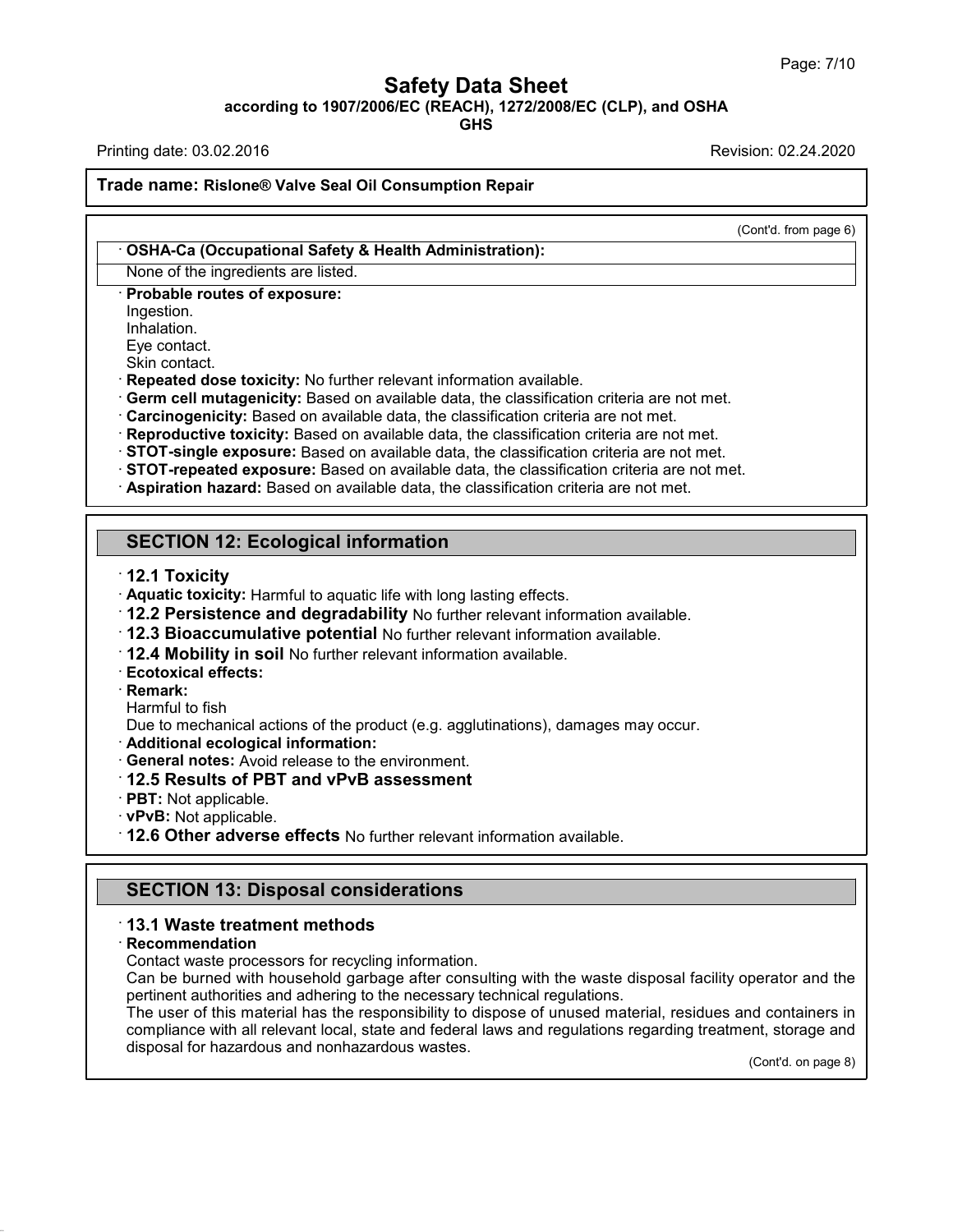**Safety Data Sheet<br>6/EC (REACH), 1272/2008/EC (CLP), and C<br>GHS** Page: 8/10<br>**according to 1907/2006/EC (REACH), 1272/2008/EC (CLP), and OSHA**<br>Printing date: 03.02.2016<br>Revision: 02.24.2020 Page: 8/10<br> **Safety Data Sheet**<br>
according to 1907/2006/EC (REACH), 1272/2008/EC (CLP), and OSHA<br>
Printing date: 03.02.2016<br>
Revision: 02.24.2020<br>
Revision: 02.24.2020

**GHS**

**Trade name:** Rislone® Valve Seal Oil Consumption Repair<br>Trade name: Rislone® Valve Seal Oil Consumption Repair · **Uncleaned packaging:**

(Cont'd. from page 7)

**Ande name: Rislone® Valve Seal Oil Consumption Repair**<br>• **Uncleaned packaging:**<br>• **Recommendation:** Disposal must be made according to official regulations.

|                                                                                                  | (Cont'd. from page 7) |  |  |  |  |
|--------------------------------------------------------------------------------------------------|-----------------------|--|--|--|--|
| · Uncleaned packaging:                                                                           |                       |  |  |  |  |
| · Recommendation: Disposal must be made according to official regulations.                       |                       |  |  |  |  |
|                                                                                                  |                       |  |  |  |  |
| <b>SECTION 14: Transport information</b>                                                         |                       |  |  |  |  |
| $\cdot$ 14.1 UN-Number                                                                           |                       |  |  |  |  |
| · DOT, ADR, IMDG, IATA                                                                           | Not Regulated         |  |  |  |  |
| 14.2 UN proper shipping name                                                                     |                       |  |  |  |  |
| · DOT, ADR, IMDG, IATA                                                                           | Not Regulated         |  |  |  |  |
| 14.3 Transport hazard class(es)                                                                  |                       |  |  |  |  |
| · DOT, ADR, IMDG, IATA<br>· Class                                                                |                       |  |  |  |  |
|                                                                                                  | Not Regulated         |  |  |  |  |
| 14.4 Packing group<br>· DOT, ADR, IMDG, IATA                                                     | Not Regulated         |  |  |  |  |
|                                                                                                  |                       |  |  |  |  |
| 14.5 Environmental hazards:<br>· Marine pollutant:                                               | N <sub>0</sub>        |  |  |  |  |
| 14.6 Special precautions for user                                                                | Not applicable.       |  |  |  |  |
|                                                                                                  |                       |  |  |  |  |
| 14.7 Transport in bulk according to Annex II<br>of Marpol and the IBC Code                       |                       |  |  |  |  |
|                                                                                                  | Not applicable.       |  |  |  |  |
|                                                                                                  |                       |  |  |  |  |
| <b>SECTION 15: Regulatory information</b>                                                        |                       |  |  |  |  |
| $\cdot$ 15.1 Safety, health and environmental regulations/legislation specific for the substance |                       |  |  |  |  |
|                                                                                                  |                       |  |  |  |  |

42.0.8

• **15.1 Safety, health and environmental regulations/legislation specific for the substance**<br>• **15.1 Safety, health and environmental regulations/legislation specific for the substance**<br>• United States (USA) **SECTION 15: Regu<br>15.1 Safety, health a<br>or mixture<br>United States (USA)<br>SARA SECTION 15: Regulatory in**<br>15.1 Safety, health and enviror mixture<br>United States (USA)<br>SARA · **SARA** <sup>-</sup> **15.1 Safety, health and environmental regulation mixture**<br>
• United States (USA)<br>
• SARA<br>
• Section 355 (extremely hazardous substances):<br>
None of the ingredients are listed. None of the ingredients are listed.<br> **SARA**<br> **Section 355 (extremely hazardous substances):**<br>
None of the ingredients are listed.<br>
None of the ingredients are listed.<br>
None of the ingredients are listed. **Section 355 (extremely hazardous substances):**<br>None of the ingredients are listed.<br>**· Section 313 (Specific toxic chemical listings):**<br>None of the ingredients are listed.<br>**· TSCA (Toxic Substances Control Act):**<br>All ingre TSCA (Toxic Substances Control Act):<br>All ingredients are listed.<br>**Proposition 65 (California):**<br>Chemicals known to cause cancer: **TSCA (Toxic Substances Control Act):**<br>
All ingredients are listed.<br> **Proposition 65 (California):**<br> **Chemicals known to cause cancer:**<br>
64742-58-1 Lubricating oils, petroleum, hydrotre FISCA (Toxic Substances Control Act):<br>
All ingredients are listed.<br> **Proposition 65 (California):**<br>
Chemicals known to cause cancer:<br>
64742-58-1 Lubricating oils, petroleum, hydrotreated spent<br> **Chemicals known to cause re** Proposition 65 (California).<br>Chemicals known to cause cancer:<br>64742-58-1 Lubricating oils, petroleum, hydrot<br>Chemicals known to cause reproductive tox<br>None of the ingredients are listed. (Cont'd. on page 9)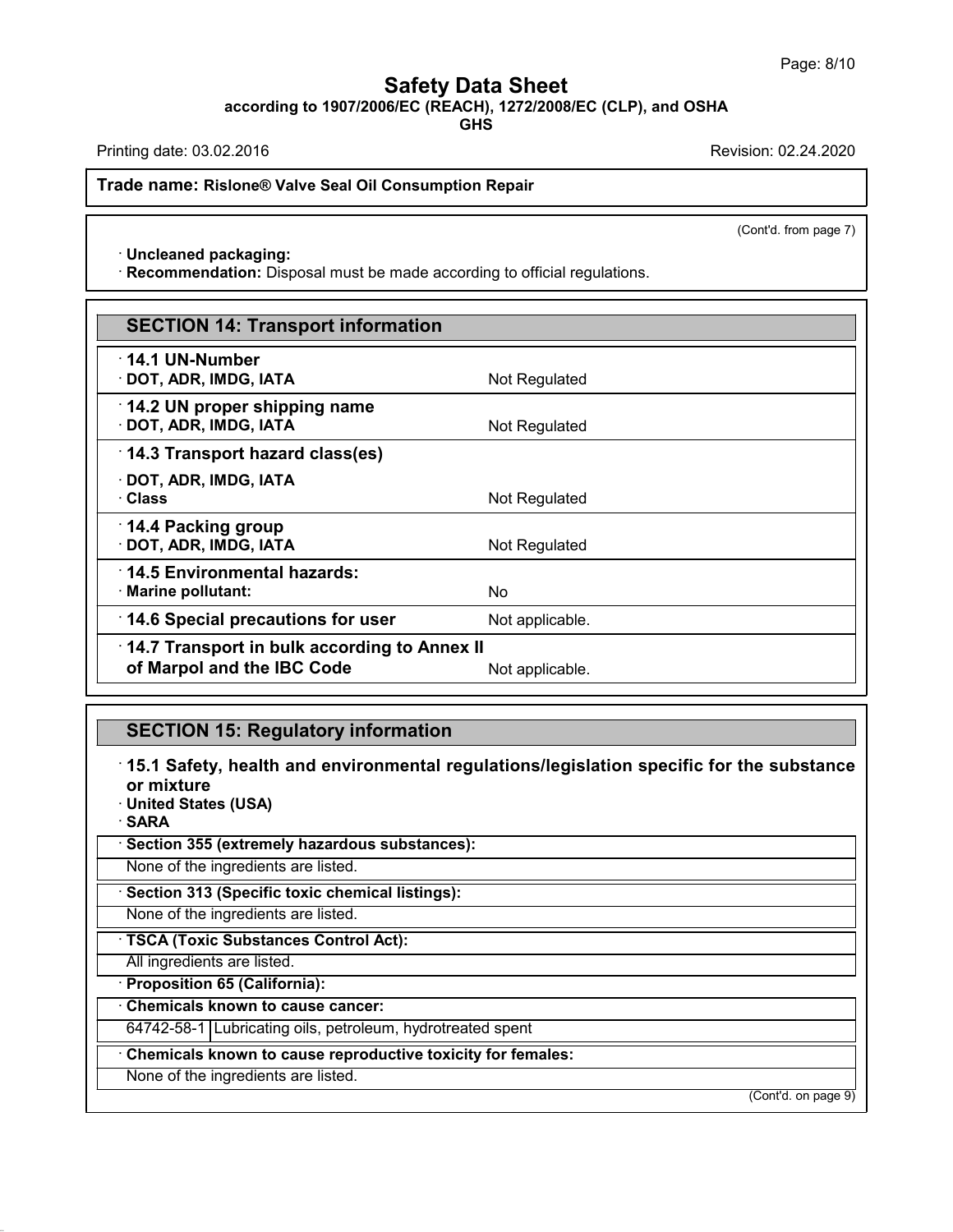**Safety Data Sheet<br>6/EC (REACH), 1272/2008/EC (CLP), and C<br>GHS** Page: 9/10<br>**according to 1907/2006/EC (REACH), 1272/2008/EC (CLP), and OSHA**<br>GHS<br>Printing date: 03.02.2016<br>Revision: 02.24.2020 Page: 9/10<br> **Safety Data Sheet**<br>
according to 1907/2006/EC (REACH), 1272/2008/EC (CLP), and OSHA<br>
Printing date: 03.02.2016<br>
Revision: 02.24.2020<br>
Revision: 02.24.2020

**GHS**

## **Trade name:** Rislone® Valve Seal Oil Consumption Repair<br>Trade name: Rislone® Valve Seal Oil Consumption Repair

(Cont'd. from page 8)

**Example 18 Allen Consumption Repair**<br>
• **Chemicals known to cause reproductive toxicity for males:**<br>
None of the ingredients are listed. None of the ingredients are listed.<br>• **Chemicals known to cause reproductive toxicity for males:**<br>• None of the ingredients are listed.<br>• **Chemicals known to cause developmental toxicity:**<br>• None of the ingredients are lis • **Chemicals known to cause reproductive to:**<br>None of the ingredients are listed.<br>• **Chemicals known to cause developmental t**<br>None of the ingredients are listed.<br>• **Carcinogenic Categories**<br>• **EPA (Environmental Protecti** 

None of the ingredients are listed.<br> **· Chemicals known to cause developmental toxicity:**<br>
None of the ingredients are listed.<br> **· Carcinogenic Categories**<br> **· EPA (Environmental Protection Agency)**<br>
None of the ingredien

• Chemicals known to cause developmental toxicity:<br>• None of the ingredients are listed.<br>• **Carcinogenic Categories**<br>• **EPA (Environmental Protection Agency)**<br>• None of the ingredients are listed.<br>• None of the ingredients

**EPA (Environmental Protection Agency)**<br>
None of the ingredients are listed.<br> **IARC (International Agency for Research on Cancer)**<br>
None of the ingredients are listed.<br> **NIOSH-Ca (National Institute for Occupational Safety** • IARC (International Agency for Research on Cancer)<br>None of the ingredients are listed.<br>• **NIOSH-Ca (National Institute for Occupational Safety**<br>None of the ingredients are listed.<br>• Canada<br>• Canadian Domestic Substances **NIOSH-Ca (National Institute for Occupational Safety and Health)**<br>None of the ingredients are listed.<br>Canadian Domestic Substances List (DSL)<br>All ingredients are listed.

All ingredients are listed.<br> **All ingredients are listed.**<br> **Canadian Domestic Substances List (DSL)**<br>
All ingredients are listed.<br> **Canadian Ingredient Disclosure list (limit 0,1%)**<br>
None of the ingredients are listed.

**Canadian Domestic Substances List (DSL)**<br>
All ingredients are listed.<br> **Canadian Ingredient Disclosure list (limit 0,1%)**<br>
None of the ingredients are listed.<br> **Canadian Ingredient Disclosure list (limit 1%)**<br>
None of the

**• Canadian Ingredient Disclosure list (limit 0,1%)**<br>None of the ingredients are listed.<br>**• Canadian Ingredient Disclosure list (limit 1%)**<br>None of the ingredients are listed.<br>• **Directive 2012/18/EU**<br>• **Named dangerous s** 

**■ None of the ingredient Disclosure list (limit 1%)**<br>
• Canadian Ingredients are listed.<br>
• Directive 2012/18/EU<br>
• Named dangerous substances - ANNEX I None of the ingredients are listed.<br>
• Other regulations, limitatio • **Named dangerous substances - ANNEX I** None of the ingredients are listed.<br>• Other regulations, limitations and prohibitive regulations<br>• Substances of very high concern (SVHC) according to REACH, Article 57<br>• None of th

None of the ingredients are listed.<br>• **Cher regulations, limitations and prohibitive regulations**<br>• Substances of very high concern (SVHC) according to REACH, Article 57<br>• None of the ingredients are listed.<br>• 15.2 Chemica

**15.2 Chemical safety assessment:** A Chemical Safety Assessment has not been carried out.<br> **SECTION 16: Other information**<br>
This information is based on our present knowledge. However, this shall not constitute a guarantee **This information**<br>This information is based on our present knowledge. However, this shall not constitute a guarantee for any specific product features and shall not establish a legally valid contractual relationship. **SECTION 16: Other information**<br>This information is based on our present knowledge. However, this shall not constitute a gual<br>specific product features and shall not establish a legally valid contractual relationship.<br>· **R** 

42.0.8

**SECTION 16: Other information**<br>This information is based on our present knowledge. However<br>specific product features and shall not establish a legally valid<br>· **Relevant phrases**<br>H411 Toxic to aquatic life with long lastin Relevant phrases<br>H411 Toxic to aquatic life with long lasting effects.<br>Abbreviations and acronyms:<br>ADR: European Agreement concerning the International Carriage of Dangerous Goods by Road<br>INDG: International Maritime Code Relevant phrases<br>
H411 Toxic to aquatic life with long lasting effects.<br> **Abbreviations and acronyms:**<br>
ADR: European Agreement concerning the International Carriage of I<br>
IMDG: International Maritime Code for Dangerous Go H411 Toxic to aquatic life with long last<br> **Abbreviations and acronyms:**<br>
ADR: European Agreement concerning the Intern<br>
IMDG: International Maritime Code for Dangerou<br>
DOT: US Department of Transport Association<br>
IATA: In **Abbreviations and acronyms:**<br>ADR: European Agreement concerning the Internation<br>IMDG: International Maritime Code for Dangerous Goo<br>DOT: US Department of Transport Association<br>CAS: Chemical Abstracts Service (division of **AbbreViations and acronyms:**<br>ADR: European Agreement concerning the International Carriage of Dangerous Goods b<br>IMDG: International Maritime Code for Dangerous Goods<br>DOT: US Department of Transportation<br>IATA: Internationa ADR: European Agreement concerning the International Carria<br>IMDG: International Maritime Code for Dangerous Goods<br>DOT: US Department of Transportation<br>IATA: International Air Transport Association<br>CAS: Chemical Abstracts S IMDG: International Maritime Code for Dangerous Goods<br>DOT: US Department of Transportation<br>IATA: International Air Transport Association<br>CAS: Chemical Abstracts Service (division of the American Chemica<br>NFPA: National Fire DOT: US Department of Transportation<br>IATA: International Air Transport Association<br>CAS: Chemical Abstracts Service (division of the A<br>NFPA: National Fire Protection Association (USA)<br>HMIS: Hazardous Materials Identificatio IATA: International Air Transport Associat<br>CAS: Chemical Abstracts Service (divisio<br>NFPA: National Fire Protection Associatic<br>HMIS: Hazardous Materials Identification<br>LC50: Lethal dose, 50 percent<br>LD50: Lethal dose, 50 per CAS: Chemical Abstracts Service (division of the American CI<br>NFPA: National Fire Protection Association (USA)<br>HMIS: Hazardous Materials Identification System (USA)<br>LC50: Lethal concentration, 50 percent<br>LD50: Lethal dose, NFPA: National Fire Protection Association (USA)<br>HMIS: Hazardous Materials Identification System<br>LC50: Lethal concentration, 50 percent<br>LD50: Lethal dose, 50 percent<br>NIOSH: National Institute for Occupational Safety<br>OSHA:

(Cont'd. on page 10)